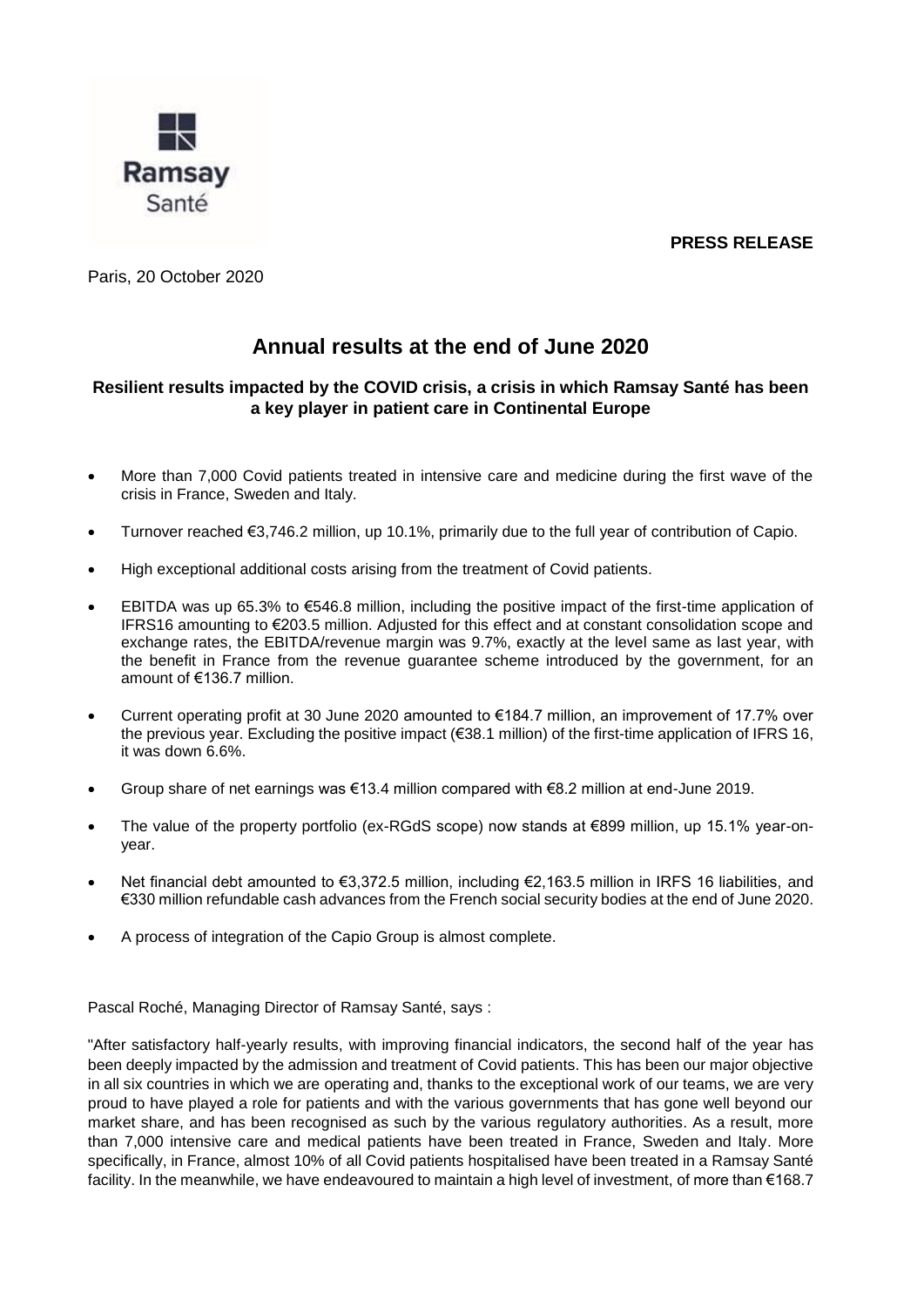million this year, in order to constantly reinforce the quality of care and strive for efficiency, in line with our strategy as the European leader in the provision of integrated care, caring for 7 million patients".

The Board of Directors, meeting on 20 October 2020, approved the consolidated financial statements for the financial year ending 30 June 2020. The audit procedures have been carried out and the audit report will be issued after the review of the management report.

The accounts and reports will be available to the public when the company's registration document is published at the end of October 2020.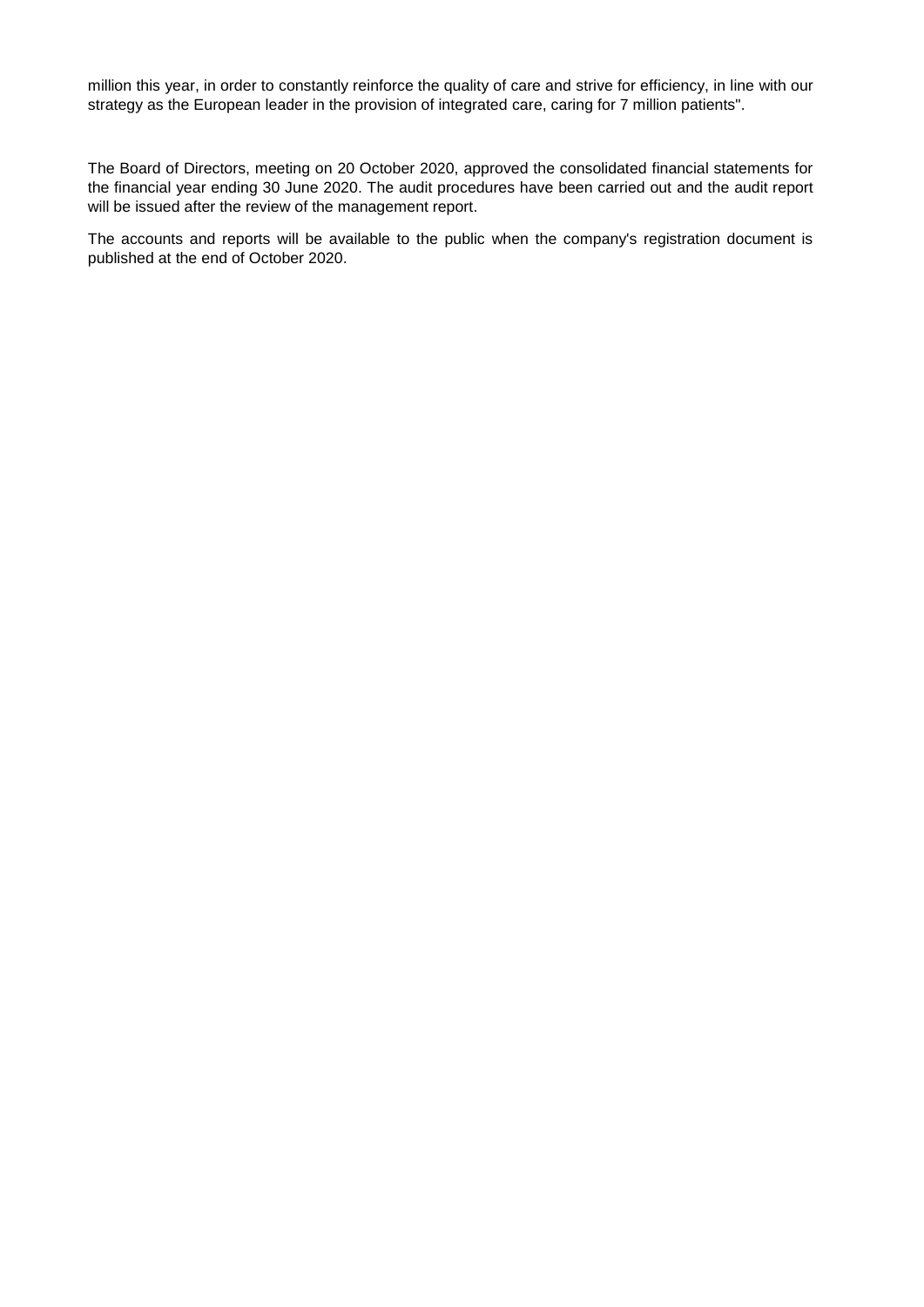# **Synthetic results**

| $\ln \epsilon$ M                    | From 1 July 2019 to<br><b>30 June 2020</b> | <b>Variation</b> | from 1 July 2018 to<br>30 June 2019 |
|-------------------------------------|--------------------------------------------|------------------|-------------------------------------|
|                                     | <b>IFRS 16</b>                             |                  | <b>IAS 17</b>                       |
| Turnover                            | 3,746.2                                    | $+10.1%$         | 3,401.1                             |
| <b>EBITDA</b>                       | 546.8                                      | $+65.3%$         | 330.8                               |
| <b>Current Operating Result</b>     | 184.7                                      | $+17.7%$         | 156.9                               |
| As a % of Turnover                  | 4.9%                                       | $+0.3$ point     | 4.6%                                |
| <b>Operating Result</b>             | 176.2                                      | $+48.3%$         | 118.8                               |
| Net income, Group share             | 13.4                                       | $+63.4%$         | 8.2                                 |
| Earnings per share (in $\epsilon$ ) | 0.12                                       | $+20.0%$         | 0.10                                |

*Note: the above table presents financial data based on different accounting standards. The firsttime application of IFRS 16 to the financial year beginning 1 July 2019 resulted in an improvement in EBITDA of €203.5 million and an increase in depreciation and amortisation charges of €165.4 million for a net impact on recurring operating income of €38.1 million. The impact of the implementation of IFRS 16 on Group share of net profit amounted to an additional charge of €21.9 million over the year.*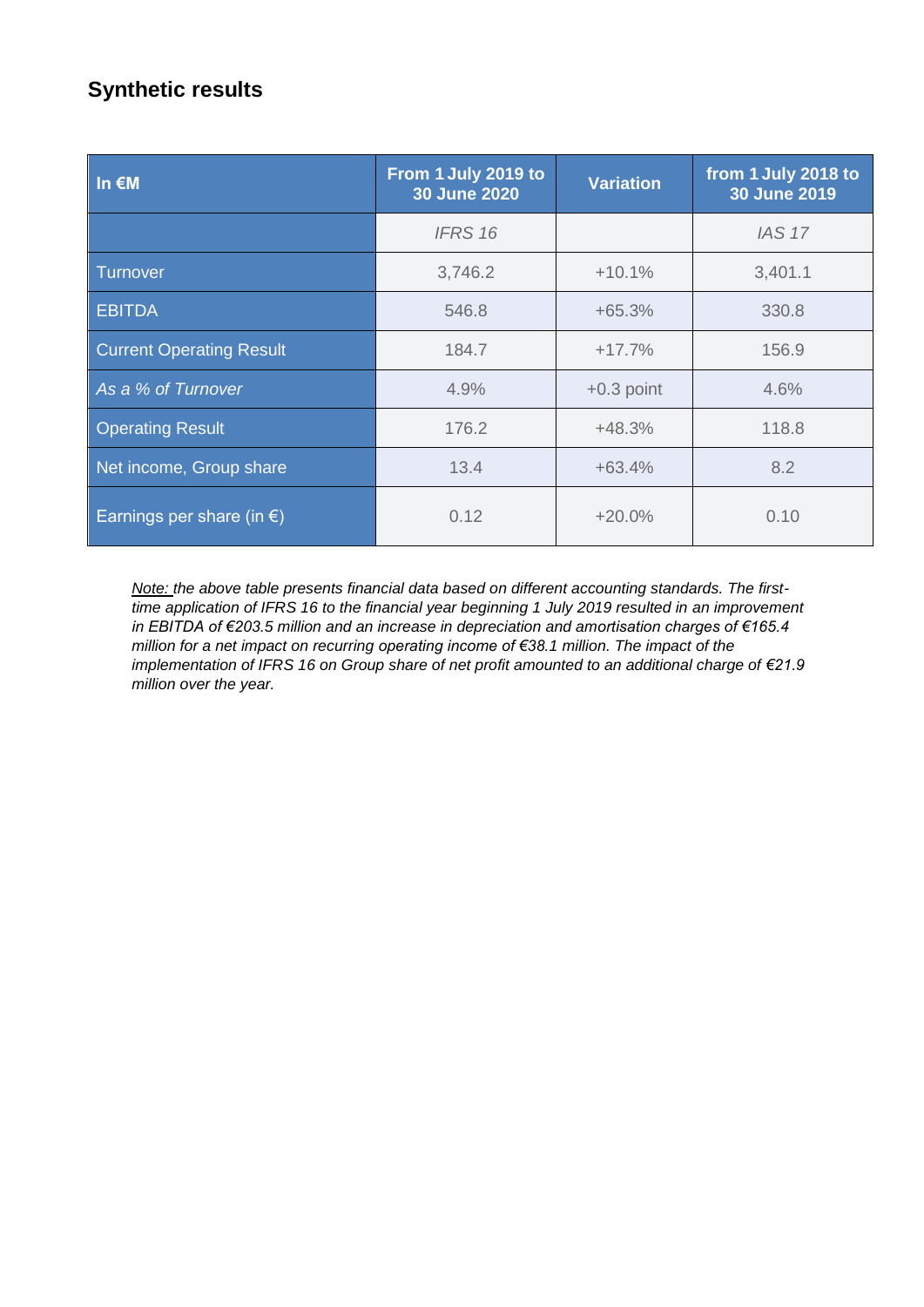# **Breakdown of revenue by operating segment**

| In $\epsilon$ M                                                                    | from 1 July 2019 to<br><b>30 June 2020</b> | from 1 July 2018<br>to<br>30 June 2019 | Variation |
|------------------------------------------------------------------------------------|--------------------------------------------|----------------------------------------|-----------|
| Île-de-France                                                                      | 932.7                                      | 942.3                                  | $-1.0%$   |
| Auvergne-Rhône-Alpes                                                               | 508.1                                      | 384.8                                  | $+32.0%$  |
| Nord - Pas de Calais - Picardie                                                    | 352.8                                      | 376.9                                  | $-6.4%$   |
| Provence Alpes Côte d'Azur                                                         | 155.5                                      | 159.3                                  | $-2.4%$   |
| Bourgogne Franche Comté                                                            | 99.2                                       | 107.6                                  | $-7.8%$   |
| Other regions                                                                      | 563.2                                      | 329.3                                  | $+71.0%$  |
| Other activities                                                                   | 53.0                                       |                                        | N/A       |
| « Nordics »                                                                        | 1,081.7                                    |                                        | N/A       |
| Capio                                                                              |                                            | 1,100.9                                | N/A       |
| <b>Published Turnover</b>                                                          | 3,746.2                                    | 3,401.1                                | $+10.1%$  |
|                                                                                    |                                            |                                        |           |
| Including:<br>- Revenue on a like-for-like basis and at<br>constant exchange rates | 3,166.0                                    | 3,374.7                                | $-6.2%$   |
| - Changes in scope of consolidation and<br>exchange rates                          | 580.2                                      | 26.4                                   | N/A       |

*Note: the table above details the contributions of the various operating segments to the Group's consolidated revenue. The work carried out during the financial year led to the recognition, in the French operating segments, of the contribution of the Capio France entities previously grouped under the heading "Capio". The latter also included the revenues of the Scandinavian and German entities, which are now isolated under the "Nordics" heading.*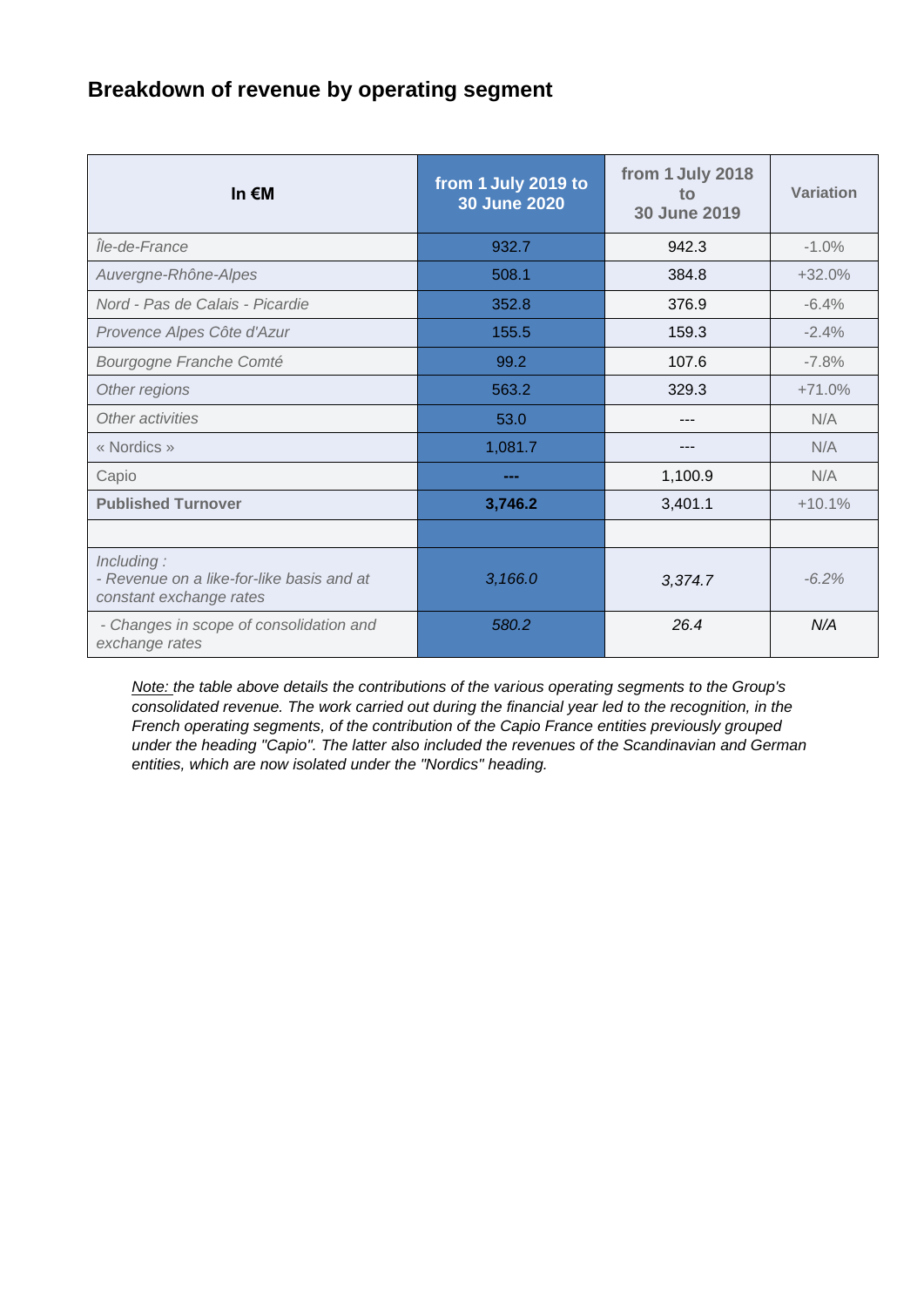## **Significant events of the financial year :**

## *Pandemic-related health crisis COVID 19*

The financial year ended June 30, 2020 was marked by the health crisis linked to the global COVID 19 pandemic.

In France, private hospitals have actively participated in the national plan to combat the Covid 19 epidemic in conjunction with and in support of public hospitals. In compliance with ministerial directives, relayed by the Regional Health Agencies, private clinics and hospitals have cancelled (at the height of the crisis and particularly during the period of containment imposed at national level from 16 March 2020) all their nonemergency medical and surgical activities that did not result in a loss of opportunity for patients in order to free up capacity in hospital accommodation and technical platforms to meet local health needs. Staff and private doctors have been mobilised and integrated into the plans to prevent and combat the epidemic.

As the health situation has evolved, and in particular the process of deconfinement, the activity of private hospitals has been able to resume under more normal conditions, but still under constraints, in compliance with government or regional directives and depending on local health conditions.

The financial impacts are diverse and variable depending on the specific situation of each institution. They mainly concern

- Loss of earnings (loss of healthcare turnover and/or ancillary income) due to deprogramming and the drop in activity.
- Additional costs incurred to deal with the crisis, including the following:
	- o Medical purchases (medicines and medical devices),
	- o Payroll (carers) and incidental expenses (travel expenses, expense reports, staff protection costs, etc.),
	- o Investments or rental of equipment.
- a) Cash advances :

To provide short-term support to healthcare institutions and to avoid any cash shortages, a system of repayable advances was set up in March 2020 as an exceptional and transitional measure. Thus, at their request, private health care institutions can benefit from a reimbursable advance on subsequent billings to the social security bodies.

This advance is based on the average monthly level of revenues (excluding fees) invoiced in 2019.

At the same time, a transitional advance system was also set up in June 2020 to cover the part of the financing relating to user participation (moderating tickets and daily rates) that is obligatorily covered by supplementary health insurance contracts.

At 30/06/2020, advances received by the Group are recorded as liabilities on the balance sheet, under liabilities, for a total amount of €330 million.

b) Revenue guarantee scheme :

#### Mechanism :

Order n°2020-309 of 25 March 2020 / Order of 6 May 2020 / ATIH technical notice. This guarantee is put in place for all activities carried out by all health care institutions, which are normally financed in whole or in part on the basis of activity output.

The guarantee covers revenues for the period March 2020 to December 2020. The principle is to guarantee health care institutions, for this period, a minimum revenue (from the compulsory insurance scheme) at least equal to the revenue received for 2019 activity (reduced over 10 months to have a comparable period).

The scope of the guarantee concerns :

 Medicine Surgery and Obstetrics (MSO): health insurance receipts (excluding fees) on hospitalisation services in accordance with article R.162-33-1 (DRG, daily supplements, GHT, ATU, SE...), remuneration of salaried doctors invoiced by the establishment, treatment of patients benefiting from State Medical Aid and Emergency Care,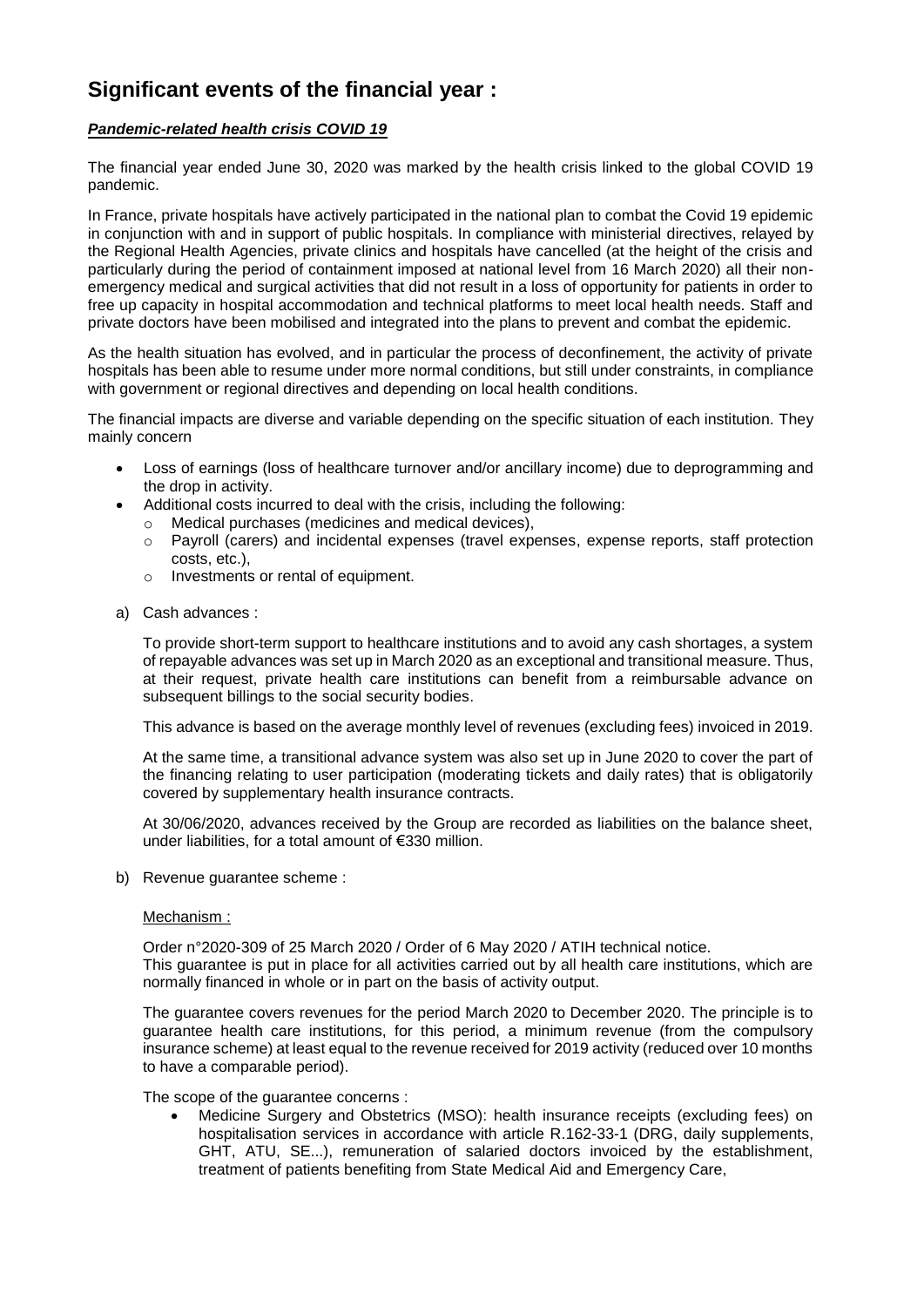- Follow-up and rehabilitation care (FCR): health insurance receipts from hospitalisation benefits under Article R.162-31-1 and the remuneration of salaried doctors invoiced by the establishment ("Dotation Modulée à l'Activité" has its own guarantee mechanism) excluding the fees of private practitioners,
- Mental Health: health insurance receipts on hospitalisation benefits under Article R.162- 31-1 and the remuneration of salaried doctors invoiced by the establishment, excluding the fees of private practitioners.

The guarantee level is calculated on the basis of 2019 revenues (excluding IFAQ grant quality funding) and takes into account :

- the unfreezing of the prudential coefficient, retroceded to healthcare institutions, at the end of 2019
- specific situations (grouping of establishments, transfer of activities, etc. of certain establishments whose 2019 activity may have been impacted),
- price effects :
	- o MSO +0.2% excluding External Consultation Acts
	- o Hospitalisation at Home (HAD) +1.1%.
	- $O$  FCR +0.1%.
	- $\circ$  Mental health +0.5%.

The guaranteed amount (annual 12-month basis and monthly basis) was communicated to the establishments by the Regional Health Agencies (ARS) on which they depend in June 2020. The final regularisation will be determined in March 2021 (in order to have exhaustive information on the activity carried out between March and December 2020).

#### Impact on the financial statements at 30 June 2020 :

At June 30, 2020, the amount of the financing guarantee recognised by the Group takes into account the activity carried out and the amount guaranteed for the period March-June 2020, as well as business forecasts for the period July to December 2020.

The financing guarantee for the financial year ended June 30, 2020 amounts to €136.7 million and is recognised in the income statement under "Other operating income" and in the balance sheet under "Other current assets".

c) Subsidies for additional costs Covid :

In parallel with the funding guarantee scheme, the government has also planned to adapt the levels of allocations usually paid to health institutions in order to compensate for the additional costs related to the COVID-19 crisis that would not otherwise be covered.

At June 30, 2020, the system was still too imprecise as to the scope of the additional costs that would be covered, their amount and any compensation mechanisms that might be put in place. In this context, it is impossible for the Group to assess the impact and it has been decided that all sums received to finance additional costs (Contractualisation Assistance or Regional Intervention Fund) will be considered as advances on the liabilities side of the balance sheet.

d) Impacts outside France :

Outside France, the Group's establishments actively took part in patient care and screening, in support of public institutions and in close collaboration with the guardians. Nevertheless, business was logically strongly impacted by the effects of the health crisis. Indeed, scheduled, nonemergency surgical operations had to be cancelled from mid-March 2020. In Sweden, the Group's major hospital at Sankt Göran, operated by the Group in Stockholm, played a key role in managing the epidemic, with more than 150 beds dedicated to Covid patients and an almost threefold increase in its intensive care capacity.

While in Norway and Denmark no accompanying measures have been implemented, our establishments in Sweden and Germany have benefited from subsidies covering additional operating costs, the provision of nursing staff and beds. Sankt Göran Hospital has been allocated a specific compensation package in view of its involvement. In total, the amount of aid received by our establishments in Scandinavia and Germany amounts to €28 million at the end of June 2020.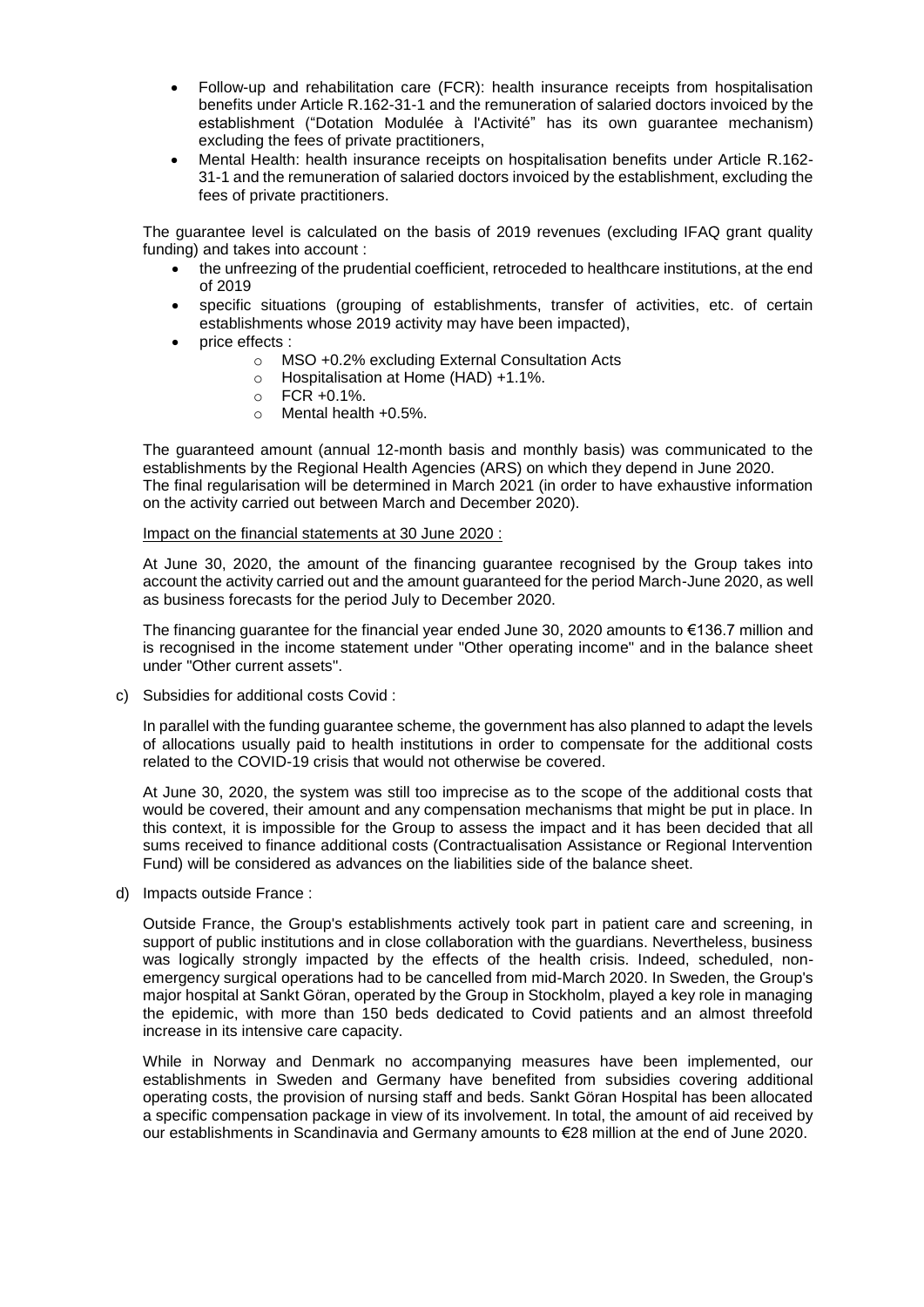## *Scope*

Following the acquisition of Capio on 7 November 2018, the valuation of the identifiable assets acquired and liabilities assumed at their fair value on the acquisition date in the financial statements was finalised during the first half of the financial year. Goodwill relating to the Capio acquisition thus amounts to 950.0 million euros at 31 December 2019.

### *Application of IFRS 16*

IFRS 16 - Leases has been applied as of July 1, 2019.

The implementation of IFRS 16 in the financial statements at the end of June 2020 translates into:

- 2,163.5 million in lease liabilities ;
- A right of use of 2,106.8 million euros
- An improvement in EBITDA of 203.5 million euros;
- A deterioration in net profit for 21.9 million euros.

The Group has opted for the simplified retrospective method as from 1 July 2019. In accordance with the transitional provisions of IFRS 16, the comparative period has not been restated.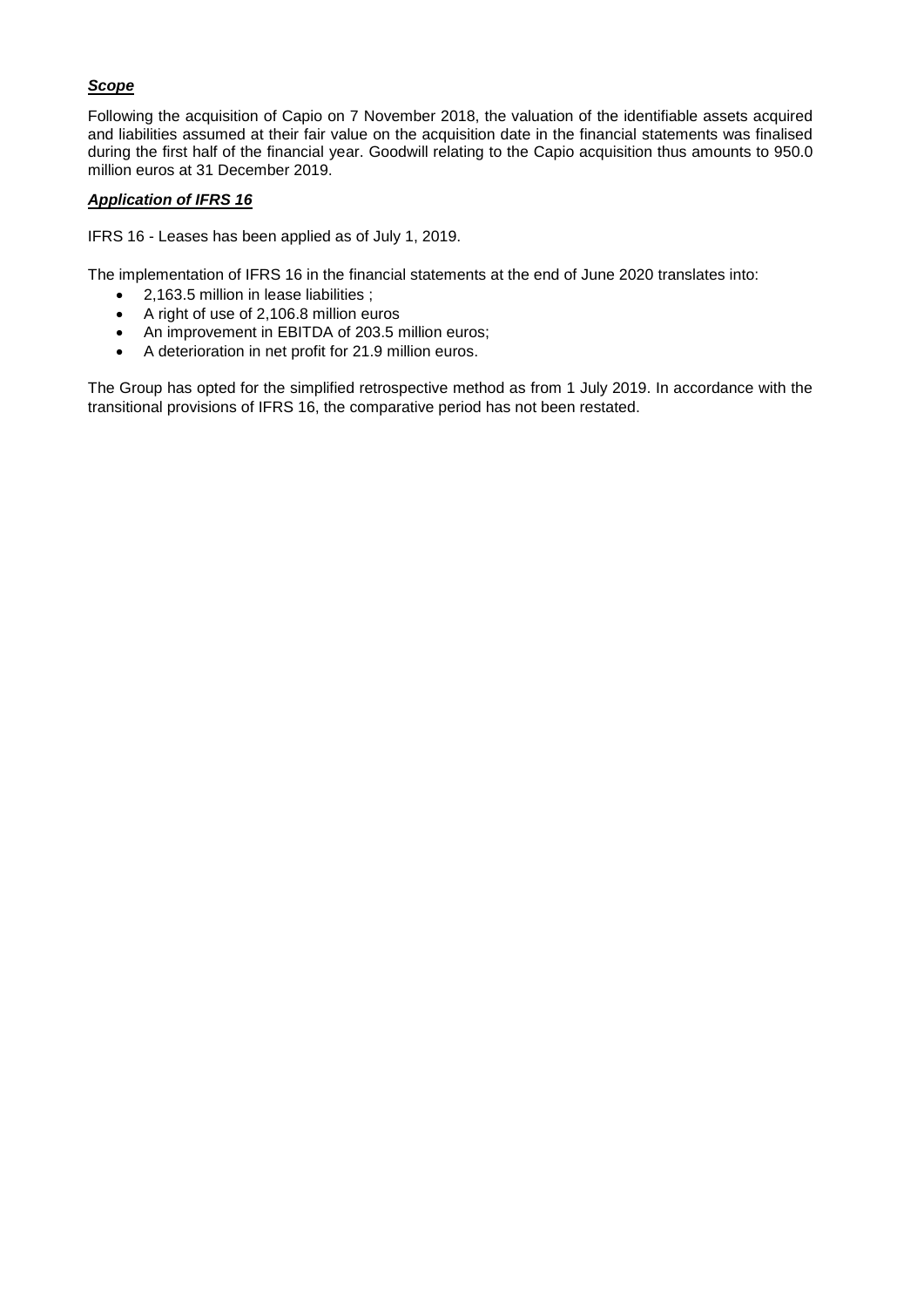## **Comments on the annual accounts**

### *Activity and turnover :*

In the financial year ended June 2020, Ramsay Santé Group recorded published consolidated revenue of €3,746.2 million, compared with €3,401.1 million for the period from 1 July 2018 to 30 June 2019, up 10.1%. For information, the financing guarantee scheme in the Group's financial statements has no impact on published revenue as it is recognised in the income statement under "Other operating income".

On a like-for-like basis and at constant exchange rates, the Group's sales decreased by 6,2% with one additional working day.

Changes in the scope of consolidation are almost entirely explained by the integration of the Capio Group, since 7 November 2018. Its incremental contribution to the Group's annual revenue amounted to €557.8 million.

At the end of June 2020, the total activity of Ramsay Santé's French entities excluding Capio, strongly impacted by the consequences of the Covid crisis and the cancellation of all scheduled medical and surgical activities, fell sharply by 13.9% in terms of admissions (excluding emergencies). The breakdown by business line is as follows:

- -12.5% in Medicine, Surgery and Obstetrics
- -19.5% in follow-up and rehabilitation care
- -14.3% in mental health

As part of its public service missions, the Group also recorded a sharp 9% drop in the number of emergencies over the past year, with around 565,000 visits to the emergency services in our establishments.

In addition, organic growth in the Group's Nordic activities for the financial year ended 30 June 2020 was +2.7% compared with last year.

#### *Results :*

EBITDA reached €546.8 million for the financial year ended 30 June 2020, up 65.3% on a reported basis. Group EBITDA at end-June includes €136.7 million related to the revenue guarantee scheme described in the paragraph "Significant events of the financial year" above. It also includes the positive impact of the first-time application of IFRS 16 in the amount of €203.5 million. On a like-for-like basis, at constant consolidation scope, exchange rates and accounting standards, EBITDA decreased by 2.1% over the period.

The EBITDA margin as a percentage of sales was 14.6%, up from 9.7% for the same period last year on a reported basis, but stay flat at constant scope, exchange rate and accounting standards.

Current operating result amounted to €184.7 million between 1 July 2019 and 30 June 2020 (or 4.9% of revenue), up 17.7% over the previous financial year, including a €38.1 million favourable impact of the firsttime application of IFRS 16.

Other non-current income and expenses represent a net expense of €8.5 million for the period ended 30 June 2020, consisting mainly of restructuring costs. From 1 July 2018 to 30 June 2019, other non-current income and expenses represented a net expense of €38.1 million.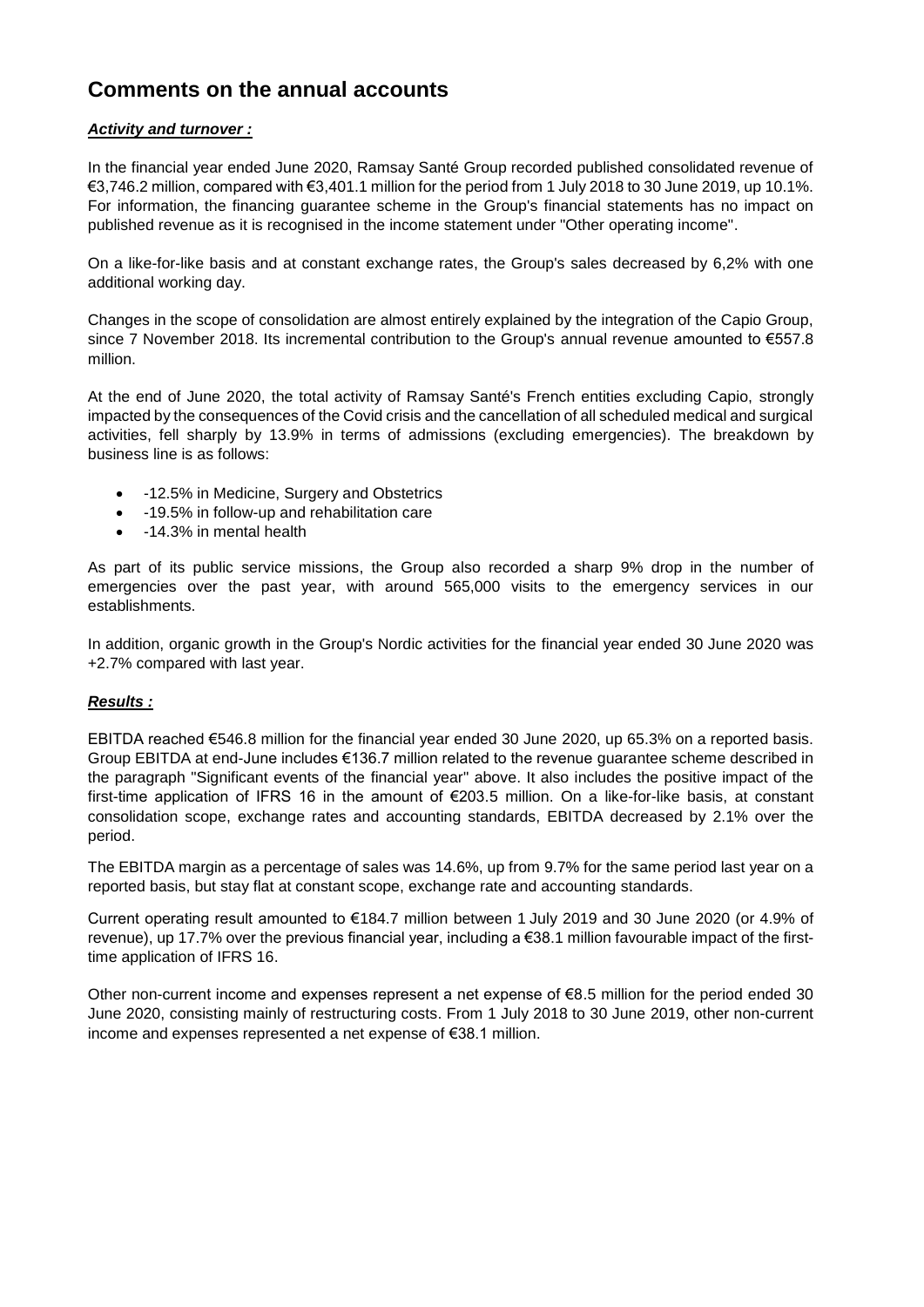The cost of net financial debt amounted to  $€130.2$  million for the financial year ended 30 June 2020, compared with €66.9 million the previous year. It comprises interest on the Senior debt and, in accordance with IFRS 16, the Group recorded an additional financial interest expense of €71.6 million related to the lease debt.

Group's share of net income reached €13.4 million at 30 June 2020 versus €8.2 million for the period from 1 July 2018 to 30 June 2019. The impact of the application of IFRS 16 on the Group's net profit resulted in an expense of €21.9 million.

#### *Indebtedness :*

Net financial debt at 30 June 2020 increased sharply to €3,372.5 million compared with €1,641.7 million at 30 June 2019. Net debt includes €1,730.5 million in non-current borrowings and €24.8 million in current borrowings, offset by €538.2 million in positive cash.

The application of IFRS 16 to operating leases resulted in an increase of €2,163.5 million in net financial debt at June 30, 2020, including €1,973.8 million in non-current lease debt and €189.7 million in current lease debt.

The Group complies with all commitments relating to the financial documentation in place. The application of IFRS 16 has no effect on the methods used to calculate the financial aggregates referred to in these debt agreements.

#### **About Ramsay Santé**

After the acquisition of Capio AB Group in 2018, Ramsay Santé has become one of the leaders of the private hospitalization and primary care in Europe with 36 000 employees and 8 600 practitioners serving 7 million patients in our 350 facilities in five countries : France, Sweden, Norway, Denmark, Italy.

Ramsay Santé offers almost all medical and surgical specialties in three business areas: general hospitals (medicine – surgery – obstetric), follow-up care and rehabilitation clinics, mental health. In all its territories, the group contributes to missions of public service and to the territorial sanitary disposal, as for example in Sweden with more than 100 proximity care units.

#### Website: www.ramsaygds.fr

Facebook:<https://www.facebook.com/RamsaySante> Instagram: https://www.instagram.com/ramsaysante/ Twitter[: https://twitter.com/RamsaySante](https://twitter.com/RamsaySante) LinkedIn[: https://www.linkedin.com/company/ramsaysante](https://www.linkedin.com/company/ramsaysante) YouTube:<https://www.youtube.com/c/RamsaySante>

> *ISIN code and Euronext Paris: FR0000044471 Website: [www.ramsaygds.fr](http://www.ramsaygds.fr/)*

**Investor Relations/Analysts Analysts Press Relations Press Relations Arnaud Jeudy Caroline Desaegher** Phone + 33 (0)1 87 86 21 88 Phone + 33 (0)1 87 86 22 11 [a.jeudy@ramsaygds.fr](mailto:a.jeudy@ramsaygds.fr) [c.desaegher@ramsaygds.fr](mailto:c.desaegher@ramsaygds.fr)